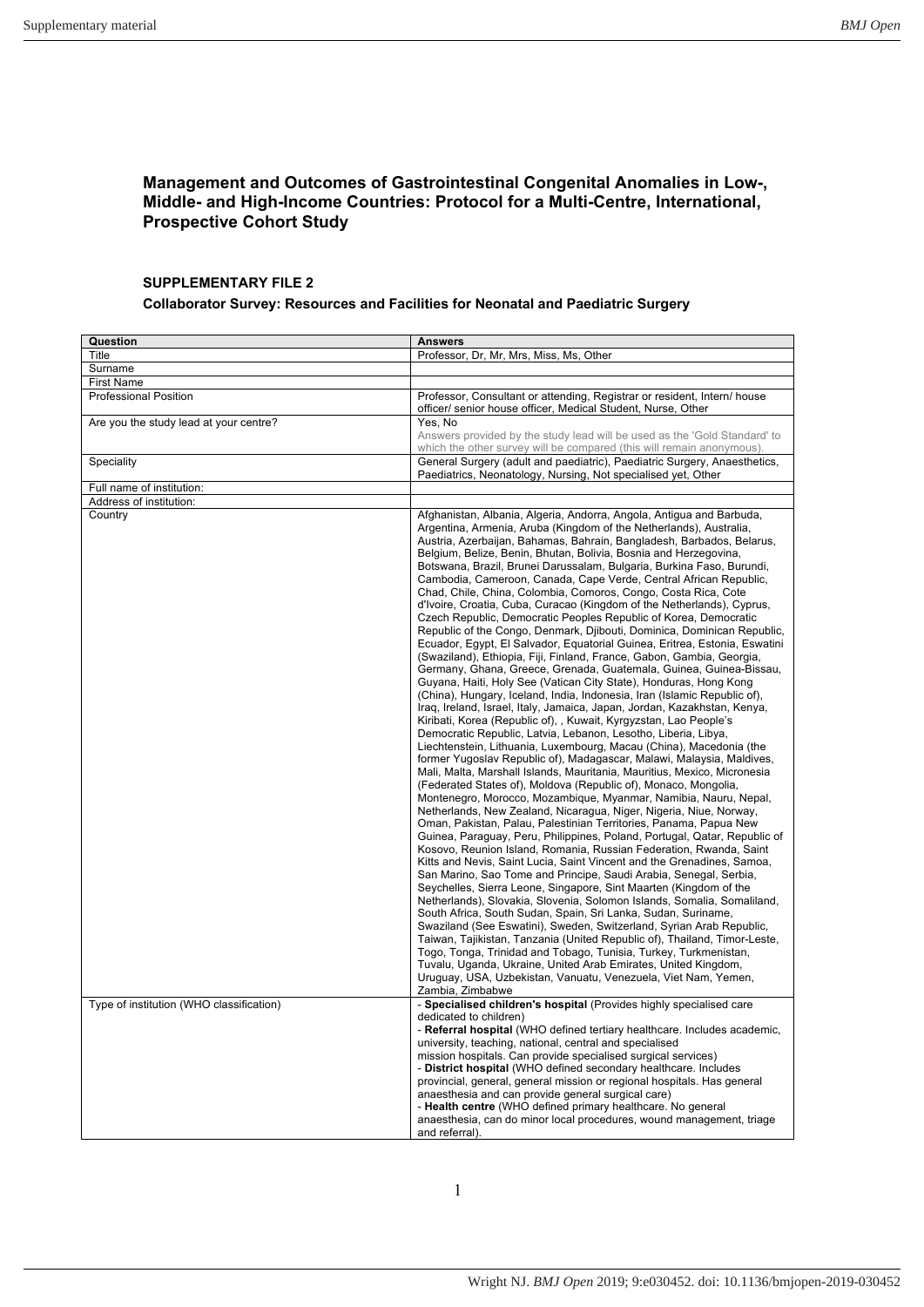| Institutional classification                                                                                           | Government, Non-government                           |
|------------------------------------------------------------------------------------------------------------------------|------------------------------------------------------|
| Institutional financial classification                                                                                 | Not for profit, For profit                           |
|                                                                                                                        |                                                      |
| Population served by your institution (in millions, including                                                          |                                                      |
| children and adults)                                                                                                   |                                                      |
| Personnel                                                                                                              |                                                      |
| Number of Consultant Paediatric Surgeons undertaking                                                                   | (Excluding trainees)                                 |
| neonatal surgery at your institution:                                                                                  |                                                      |
|                                                                                                                        |                                                      |
| Number of Consultant General Surgeons (covering adults and                                                             |                                                      |
| children) undertaking neonatal surgery independently at your                                                           | (Excluding trainees)                                 |
| institution:                                                                                                           |                                                      |
| Number of medical officers or other non-surgeon healthcare                                                             |                                                      |
| professionals undertaking neonatal surgery independently at                                                            | (Without a consultant surgeon present at the time    |
| your institution                                                                                                       | of surgery)                                          |
|                                                                                                                        |                                                      |
| Infrastructure                                                                                                         |                                                      |
| Please state whether the following facilities are available at your institution when required:                         |                                                      |
| <b>Running Water</b>                                                                                                   | Always, Sometimes, Never                             |
| Electricity                                                                                                            | Always, Sometimes, Never                             |
| Electricity generator back-up                                                                                          | Always, Sometimes, Never                             |
|                                                                                                                        |                                                      |
| Laboratory for biochemistry                                                                                            | Always, Sometimes, Never                             |
| Laboratory for haematology                                                                                             | Always, Sometimes, Never                             |
| Blood bank                                                                                                             | Always, Sometimes, Never                             |
| Sterile gloves and gown                                                                                                | Always, Sometimes, Never                             |
| Autoclave for sterilising surgical equipment                                                                           | Always, Sometimes, Never                             |
|                                                                                                                        |                                                      |
| Neonatal ventilation outside the operating room                                                                        | Always, Sometimes, Never                             |
| Paediatric ventilation outside the operating room                                                                      | Always, Sometimes, Never                             |
| Neonatal intensive care unit for surgical neonates pre and post                                                        | Always, Sometimes, Never                             |
| operatively (including if a stoma is present)                                                                          |                                                      |
|                                                                                                                        |                                                      |
| Paediatric intensive care unit for surgical paediatric patients pre                                                    | Always, Sometimes, Never                             |
| and post operatively if required                                                                                       |                                                      |
| Parenteral nutrition for neonates                                                                                      | Always, Sometimes, Never                             |
| Parenteral nutrition for adults and older children                                                                     | Always, Sometimes, Never                             |
| Extracorporeal membrane oxygenation (ECMO)                                                                             | Always, Sometimes, Never                             |
|                                                                                                                        |                                                      |
| Peña stimulator or equivalent device to identify the muscle                                                            | Always, Sometimes, Never                             |
| complex during anorectal reconstruction                                                                                |                                                      |
| Suction rectal biopsy gun to investigate for Hirschsprung's                                                            | Always, Sometimes, Never                             |
| disease                                                                                                                |                                                      |
|                                                                                                                        |                                                      |
|                                                                                                                        |                                                      |
| <b>Procedures</b>                                                                                                      |                                                      |
| Please state whether the following procedures are available at your institution when clinically appropriate/ required: |                                                      |
| Neonatal laparotomy                                                                                                    | Always, Sometimes, Never                             |
| Neonatal laparoscopy                                                                                                   | Always, Sometimes, Never                             |
| Neonatal thoracotomy                                                                                                   | Always, Sometimes, Never                             |
|                                                                                                                        |                                                      |
| Neonatal thoracoscopy                                                                                                  | Always, Sometimes, Never                             |
| Neonatal central line insertion                                                                                        | Always, Sometimes, Never                             |
| Paediatric central line insertion                                                                                      | Always, Sometimes, Never                             |
| Umbilical vein catheterisation                                                                                         | Always, Sometimes, Never                             |
| Bedside primary reduction and closure of gastroschisis                                                                 | Always, Sometimes, Never                             |
| (Bianchi technique)                                                                                                    |                                                      |
|                                                                                                                        |                                                      |
| Preformed silo application, reduction and closure of                                                                   | Always, Sometimes, Never                             |
| gastroschisis                                                                                                          |                                                      |
| Surgical silo application, reduction and closure of                                                                    | Always, Sometimes, Never                             |
| gastroschisis                                                                                                          |                                                      |
| Primary closure of gastroschisis in the operating room                                                                 | Always, Sometimes, Never                             |
|                                                                                                                        |                                                      |
| Sigmoid colostomy                                                                                                      | Always, Sometimes, Never                             |
| Posterior Sagittal Anorectoplasty (PSARP) for anorectal                                                                | Always, Sometimes, Never                             |
| malformation                                                                                                           |                                                      |
| Foetal tracheal occlusion (FETO) for CDH                                                                               | Always, Sometimes, Never                             |
| Pull-through for Hirschsprung's disease                                                                                | Always, Sometimes, Never                             |
| Anaesthesia and resuscitation                                                                                          |                                                      |
|                                                                                                                        |                                                      |
| Please state whether the following facilities are available at your institution when required:                         |                                                      |
| Neonatal bag, valve and mask                                                                                           | Always, Sometimes, Never                             |
| Paediatric bag, valve and mask                                                                                         | Always, Sometimes, Never                             |
| Bottled oxygen                                                                                                         | Always, Sometimes, Never                             |
| Piped oxygen                                                                                                           | Always, Sometimes, Never                             |
|                                                                                                                        |                                                      |
| Oxygen saturation monitor                                                                                              | Always, Sometimes, Never                             |
| Apnoea monitor                                                                                                         | Always, Sometimes, Never                             |
| Multi-parameter intra-operative monitoring                                                                             | Always, Sometimes, Never                             |
| Anaesthetic machine for neonates                                                                                       | Always, Sometimes, Never                             |
| Anaesthetic machine for children                                                                                       | Always, Sometimes, Never                             |
| Ketamine anaesthesia for neonates                                                                                      | Always, Sometimes, Never                             |
|                                                                                                                        |                                                      |
| Ketamine anaesthesia for children                                                                                      | Always, Sometimes, Never                             |
| Spinal/ caudal anaesthesia for neonates<br>Spinal/ caudal anaesthesia for children                                     | Always, Sometimes, Never<br>Always, Sometimes, Never |